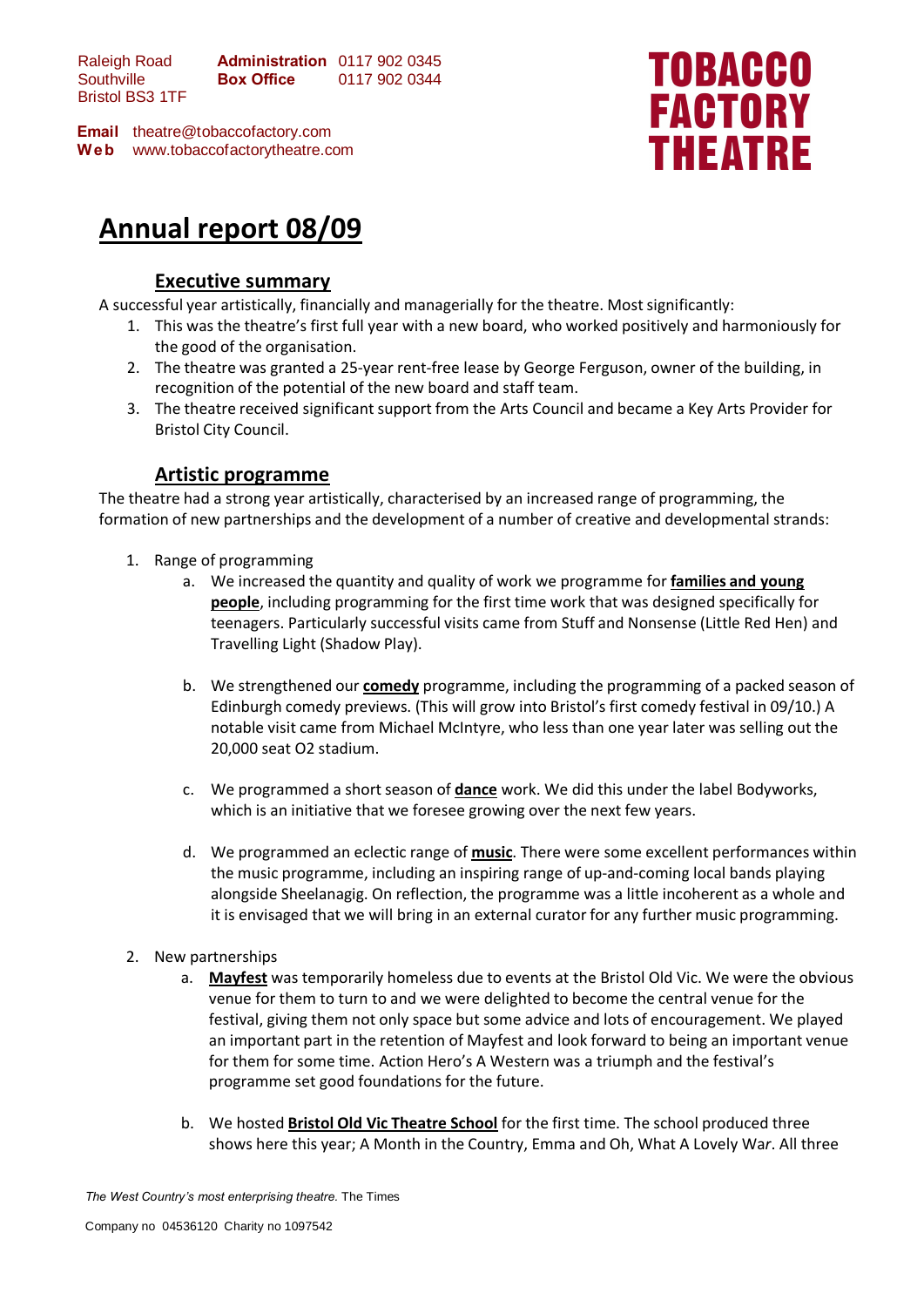**Email** theatre@tobaccofactory.com **W e b** www.tobaccofactorytheatre.com



did extremely well with audiences and we were delighted to have them here. We have agreed that they will produce a show annually with us for the next three years.

- c. This year we deliberately programmed a little more local work than hitherto and welcomed young local companies **Fairground, Full Beam Visual Theatre, The Immortal Orchestra** and **Plain Clothes** for the first time (alongside established companies MOE and Myrtle).
- 3. Commencement and Development of Creative and Developmental strands
	- a. Our 'scratch' night **Prototype**, developed in partnership with Theatre Bristol, had just started out a year ago. It has become one of the most successful scratch nights in the country and we are delighted that BOV has come on board; offering rehearsal space and funding for further development of mutually agreed pieces.
	- b. We ran **Script Space**, a short season of four rehearsed playreadings. The standard of the readings was high and attendances were rather astonishing. We are supporting the full production of one of the plays in September 2009, Peter Kesterton's Glasshouse.

Beyond the above, the three repeated programming items referred to in the business plan all had good years. **Opera Project** brought us a rapturously received Tosca ("*This is a Tosca that must be seen"* – Venue) and **SATTF** had a solid year with Julius Caesar and Antony and Cleopatra ("*This production once again reveals Hilton's genius for calling forth new vigour in the Shakespearean canon"* – The Times); probably only this company could sell out those plays for a total of 11 weeks in Bristol. Our **Christmas show** was one of the highlights of the year; Andy Burden directed Toby Farrow's adaptation of A Christmas Carol to unforgettable effect and our greatest ever attendance for one show was recorded (12,986). Metro was half-way there when it reported "*You practically skip out of the theatre. Fabulously festive."*

Miscellaneous other highlights included a Filter / RSC co-production of Twelfth Night that had over half the audience conga-ing across stage, the magnificently anarchic Slide Show from Slot Machine and the delightfully stylish, chic-horror amalgam of film, music & action that was Between the Devil and the Deep Blue Sea, from 1927.

## **Inhouse productions**

The theatre produced three productions on its own; Topless Mum, A Christmas Carol and Mimic. In addition, its co-production of The Ugly Duckling (Xmas 07, co-produced with Travelling Light) toured nationally for seven months.

1. Topless Mum

We had produced Topless Mum, a new play by Ron Hutchinson, in summer 07/08 and Nicolas Kent invited the production to the Tricycle Theatre for five weeks in June 08. In addition to this run, we toured to Coventry (Belgrade) and Oxford (Playhouse), as well as playing a week in Bristol. The show received pretty poor reviews in London, and correspondingly poor audiences, although its regional reviews and audiences were (to my mind deservedly) better. The tour was probably the most physically ambitious undertaking the theatre has ever made (12 weeks including rehearsal, 100k budget, well-recognised actor at the head of the cast etc) and although the reviews and audiences in London were chastening the experience as a whole was positive and the achievement was impressive.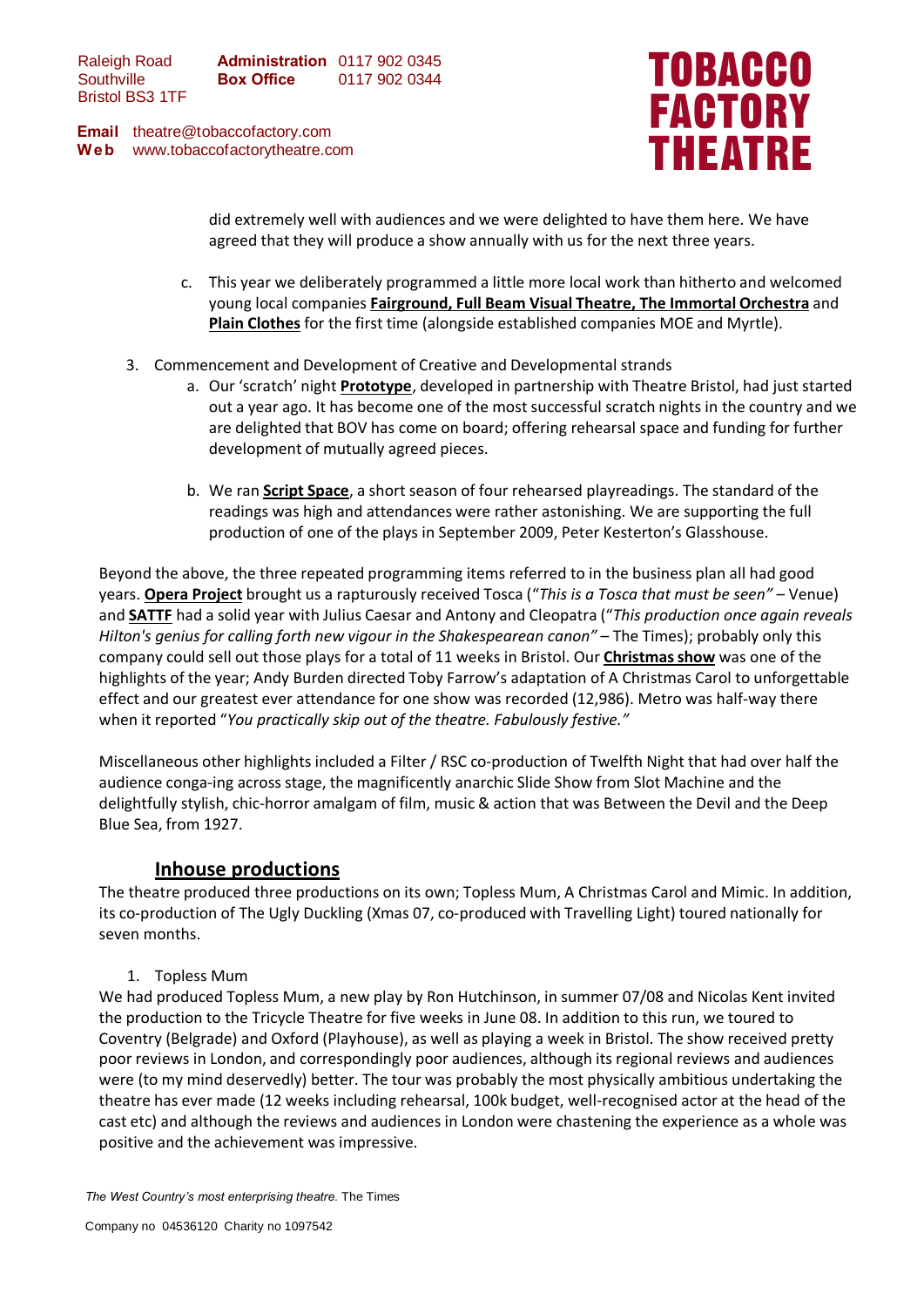Raleigh Road **Southville** Bristol BS3 1TF **Administration** 0117 902 0345 **Box Office** 0117 902 0344

**Email** theatre@tobaccofactory.com **W e b** www.tobaccofactorytheatre.com



### 2. A Christmas Carol

Our Christmas show was a pretty unalloyed triumph, as reported above. Quite apart from the size of audience and the clutch of glowing reviews, the audience reaction was extraordinary and the glee of the actors and production team throughout the run was infectious. The same director, Andy Burden, was responsible for a superb Alice through the Looking Glass the year before. We have agreed that he will take a break from us and not direct the 09/10 Christmas show as we don't want it to appear to be 'Andy's gig' but we anticipate him directing many more times at the theatre.

#### 3. Mimic

Mimic was a small production written and performed (entirely at a grand piano) by Raymond Scannell and directed by Tom Creed. It played three of the most major Irish festivals (Galway, Kilkenny and Dublin) to acclaim, including Scannell winning Best Actor in Dublin (a prestigious award with an honourable roll-call of previous winners). It was intended that this production play at Bristol and be used as an entree to some London studio theatres but it has been unable to secure London dates on reasonable terms and has been indefinitely postponed.

#### 4. The Ugly Duckling

Travelling Light has been the lead partner for the tour, as we were the lead partner for the original production. The seven-month tour has gone excellently.

Our production portfolio worked well this year, particularly as A Christmas Carol was so successful, and was financially strong (the portfolio showed a profit of £30,500 (excluding core theatre costs)) but the soleproducer model is inherently risky. Had we not bargained hard for advantageous guarantees on Topless Mum the situation would have been rather different, and given the colder financial climate I can't see such guarantees being easy to come by again.

In 2009-10 we should only produce the Christmas show but we should support a number of productions to a greater degree than before; particularly by investing in some shows that have come through our developmental programmes. In the future we envisage ourselves being involved with more productions but not carrying the same level of financial risk as hitherto. We will do this by: co-producing shows with more partners, including venues and production companies; producing or co-producing shows on a range of scales, including the very small; touring work, or assisting work to tour and making small investments into productions that would not otherwise be able to play at the Tobacco Factory

## **Training and Education**

We made significant headway in developing work with schools and colleges, expanded provision of activities for young people, increased the number of opportunities for audience engagement and laid foundations for our work with local theatre practitioners.

- 1. Schools and colleges
	- a. We collaborated with Myrtle Theatre on the delivery of a weeklong project for local primary school South Street.
	- b. We threw open the dress rehearsal of our Christmas show to local schools and gave a significant number of free tickets to schools to the show later in the run. Students coming to

*The West Country's most enterprising theatre.* The Times